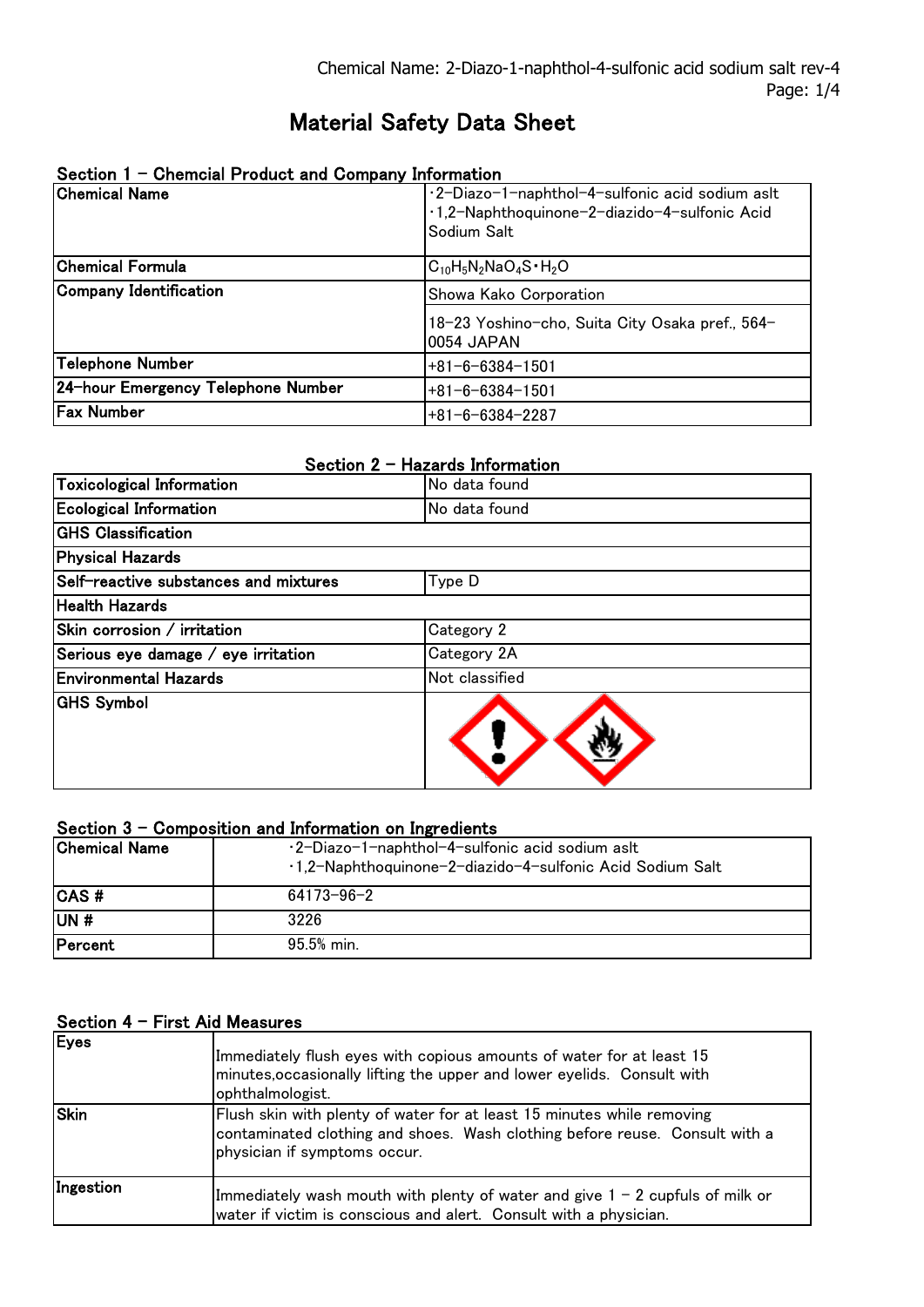| Inhalation |                                                                                     |
|------------|-------------------------------------------------------------------------------------|
|            | Remove to fresh air, wash out nasal aperture and mouth with plenty of water. If     |
|            | breathing is difficult, give artificial respiration. If not breathing, give oxygen. |
|            | Consult with a physician.                                                           |

### Section 5 - Fire Fighting Measures

| <b>Flash Point</b>                |       | No data found                                                                                                                |
|-----------------------------------|-------|------------------------------------------------------------------------------------------------------------------------------|
| Autoignition                      |       | None                                                                                                                         |
| <b>Explosion Limits</b><br>Lower  |       | No data found                                                                                                                |
|                                   | Upper | No data found                                                                                                                |
| <b>Extinguishing Media</b>        |       | Water, powder, carbon dioxide, foam                                                                                          |
| <b>Fire Fighting Instructions</b> |       | Avoid non-fire fighting equipped personnel to enter. Extinguish<br>upwind from the fire wearing appropriate protective gear. |

#### Section 6 - Accidental Release Measures

| Spills/Leaks | Evacuate spill area. Provide adequate ventilation. Wear self-contained breathing<br>apparatus, rubber boots and heavy rubber gloves. Sweep up, place in a bag and<br>hold for waste disposal. Avoid raising dust. Do not contact with skin. Do not<br>inhale. Wash spill site after material pickup is complete. |
|--------------|------------------------------------------------------------------------------------------------------------------------------------------------------------------------------------------------------------------------------------------------------------------------------------------------------------------|
|--------------|------------------------------------------------------------------------------------------------------------------------------------------------------------------------------------------------------------------------------------------------------------------------------------------------------------------|

# Section  $7$  - Handling and Storage

| <b>Handling</b> | Wear appropriate protective gear. Do not contact with eyes, skin and on clothing.<br>Do not inhale. Handle with care. Wash mouth and hand after handling the<br>Imaterial. |
|-----------------|----------------------------------------------------------------------------------------------------------------------------------------------------------------------------|
| Storage         | Keep container tightly closed. Avoid such conditions as direct sunlight and high<br>piling. Store in low-humid, low-temperature area.                                      |

#### Section 8 - Exposure Controls, Personal Protection

|                                      | Engineering Controls Facilities storing or utilizing the material should be equipped with an eye wash<br>facilities and a safety shower. Use adequate ventilation to keep airbone<br>concentrations low. |  |
|--------------------------------------|----------------------------------------------------------------------------------------------------------------------------------------------------------------------------------------------------------|--|
| <b>Exposure Limits</b>               | INot data found                                                                                                                                                                                          |  |
| <b>Personal Protective Equipment</b> |                                                                                                                                                                                                          |  |
| Eyes                                 | Safety goggles                                                                                                                                                                                           |  |
| <b>Skin</b>                          | Rubber gloves                                                                                                                                                                                            |  |
| <b>Clothing</b>                      | Protective clothing and rubber boots                                                                                                                                                                     |  |
| Respirators                          | Anti-dust mask                                                                                                                                                                                           |  |

# Section 9 - Physical and Chemical Properties

| <b>Physical State</b> | Granular or powder      |
|-----------------------|-------------------------|
| Appearance            | Yellowish brown - brown |
| <b>Odor</b>           | None                    |
| <b>pH</b>             | INo data found          |
| <b>Boiling point</b>  | No data found           |
| <b>Melting point</b>  | $1206^{\circ}$ C        |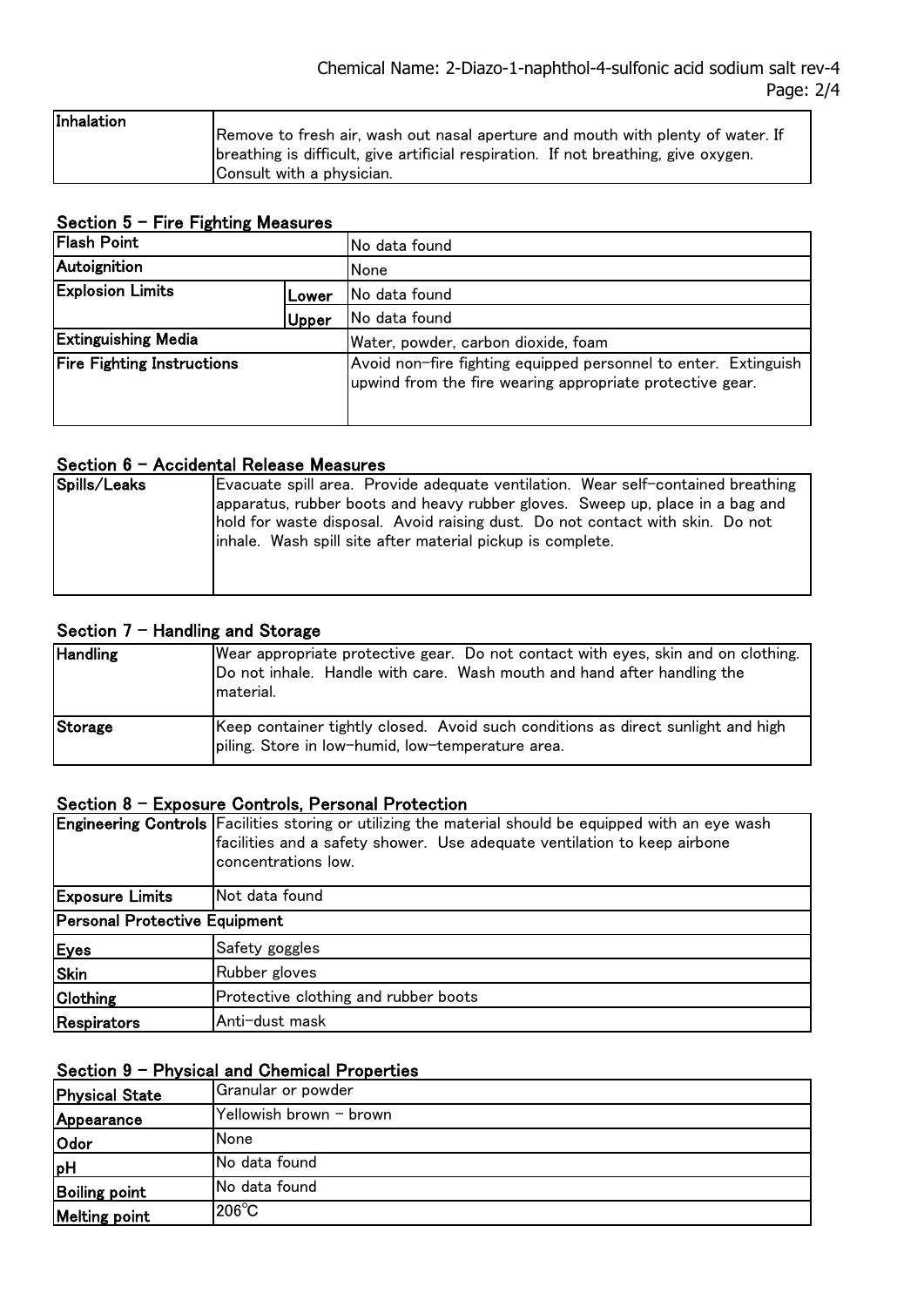| <b>Flash Point</b>      | No data found         |
|-------------------------|-----------------------|
| Autoignition            | No data found         |
| Explosibility           | <b>INo data found</b> |
| Vapor Pressure          | No data found         |
| <b>Vapor Density</b>    | No data found         |
| Solubility              | No data found         |
| <b>Molecular Weight</b> | 163.14                |

### Section  $10 -$  Stability and Reactivity

| <b>Stability</b>                        | Stable under normal temperatures and conditions                     |
|-----------------------------------------|---------------------------------------------------------------------|
| Conditions to avoid                     | Direct sunlight, high temperature, high humidity and<br>high piling |
| Incompatibilites with Other Material    | Strong oxidizing agents                                             |
| <b>Hazardous Decomposition Products</b> | Toxic gases of carbon monoxide, nitrogen oxides,<br>letc.           |
| Hazardous Polymerization                | Will not occur                                                      |

# Section  $11 - T$ oxicological Information

| <b>RTECS#</b>        | No data found              |  |  |
|----------------------|----------------------------|--|--|
| LD50/LC50            | No data found              |  |  |
| Carcinogenicity      | No data found              |  |  |
| Mutagenicity         | May be mutagenic substance |  |  |
| Reproductive Effects | No data found              |  |  |
| Teratogencity        | No data found              |  |  |
| Immunology           | No data found              |  |  |
| Irritation           | No data found              |  |  |

### Section  $12$  - Ecological Information

| Ecotoxicity                   | INo.<br>data found |
|-------------------------------|--------------------|
| <b>Environmental Standard</b> | INo.<br>data found |

#### Section 13 - Disposal Consideration

| Disposal Method | Federal (national), state or local laws and regulations will determine the<br>proper waste disposal method. |
|-----------------|-------------------------------------------------------------------------------------------------------------|
| Regulations     | Federal (national), state or local laws and regulations                                                     |

# Section 14 - Transport Information

| <b>Shipping Name</b> | Self-reactive solid type D |
|----------------------|----------------------------|
| <b>Hazard Class</b>  | 4.1: Flammable solid       |
| lun #                | 3226                       |

## Section  $15$  - Regulatory Information

| <b>United States</b> | <b>TSCA</b>   | <b>1</b> On the list |
|----------------------|---------------|----------------------|
| <b>IEC</b>           | <b>EINECS</b> | 226-451-5            |
| <b>Canada</b>        | <b>IWHMIS</b> | No data found        |